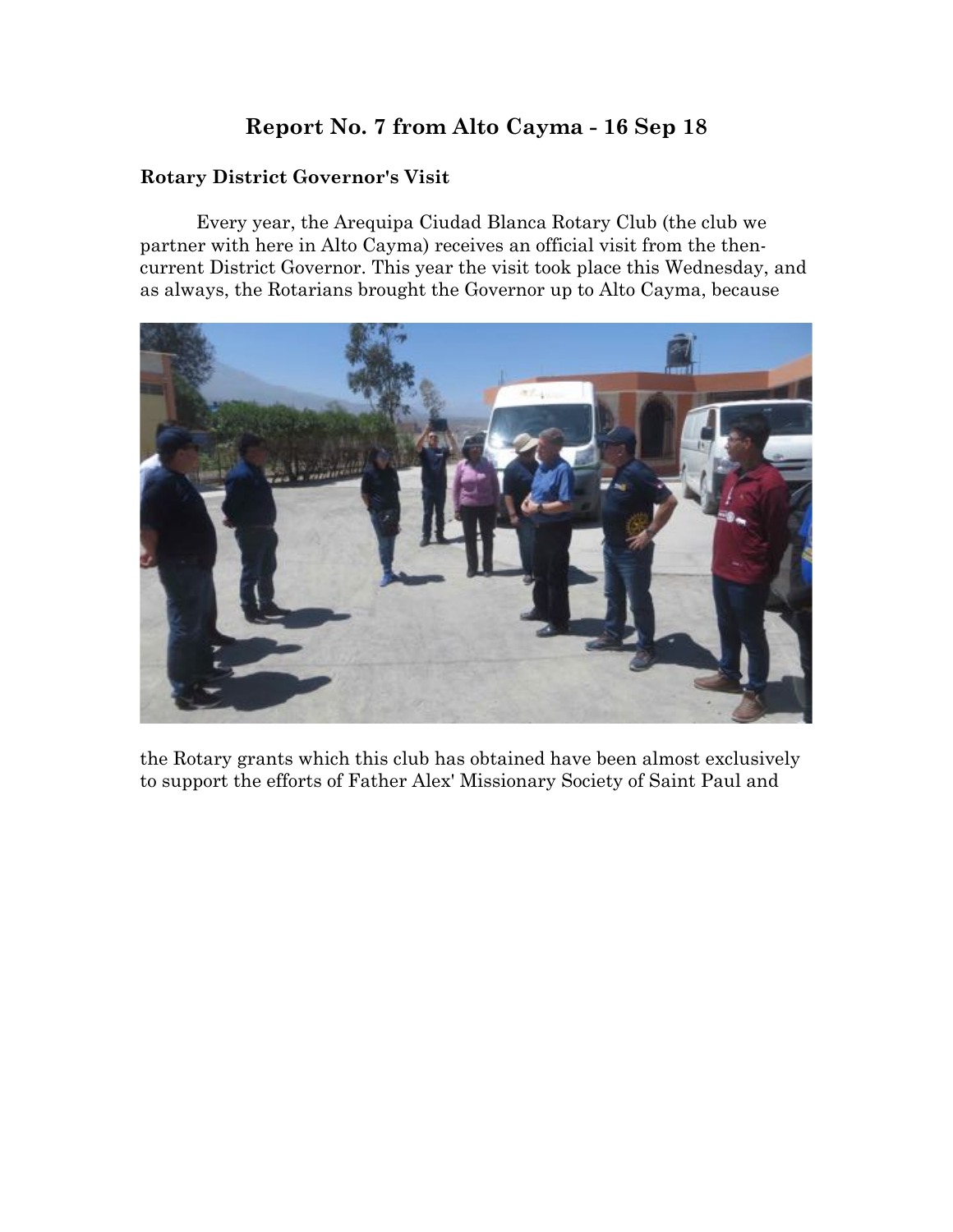

our Association Serving Alto Cayma. Even the construction of the Volunteer



House had been partially funded by Rotary. The visit also gave our Rotaract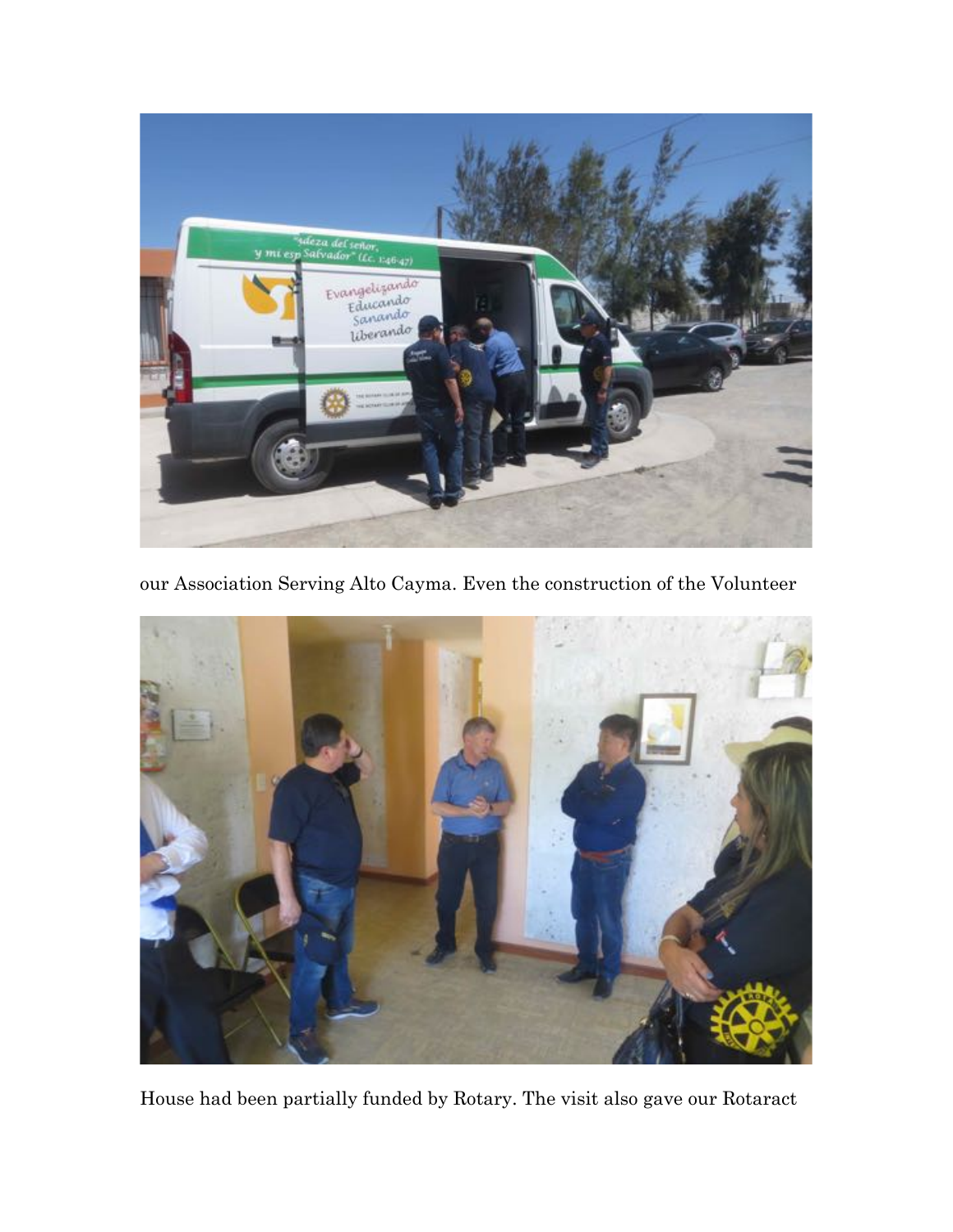

and Interact clubs a chance to be in the limelight for the noteworthy service projects which they too carry out.

## **Lurdes' Birthday**



Wednesday was Lurdes' birthday, and as is our custom, we held a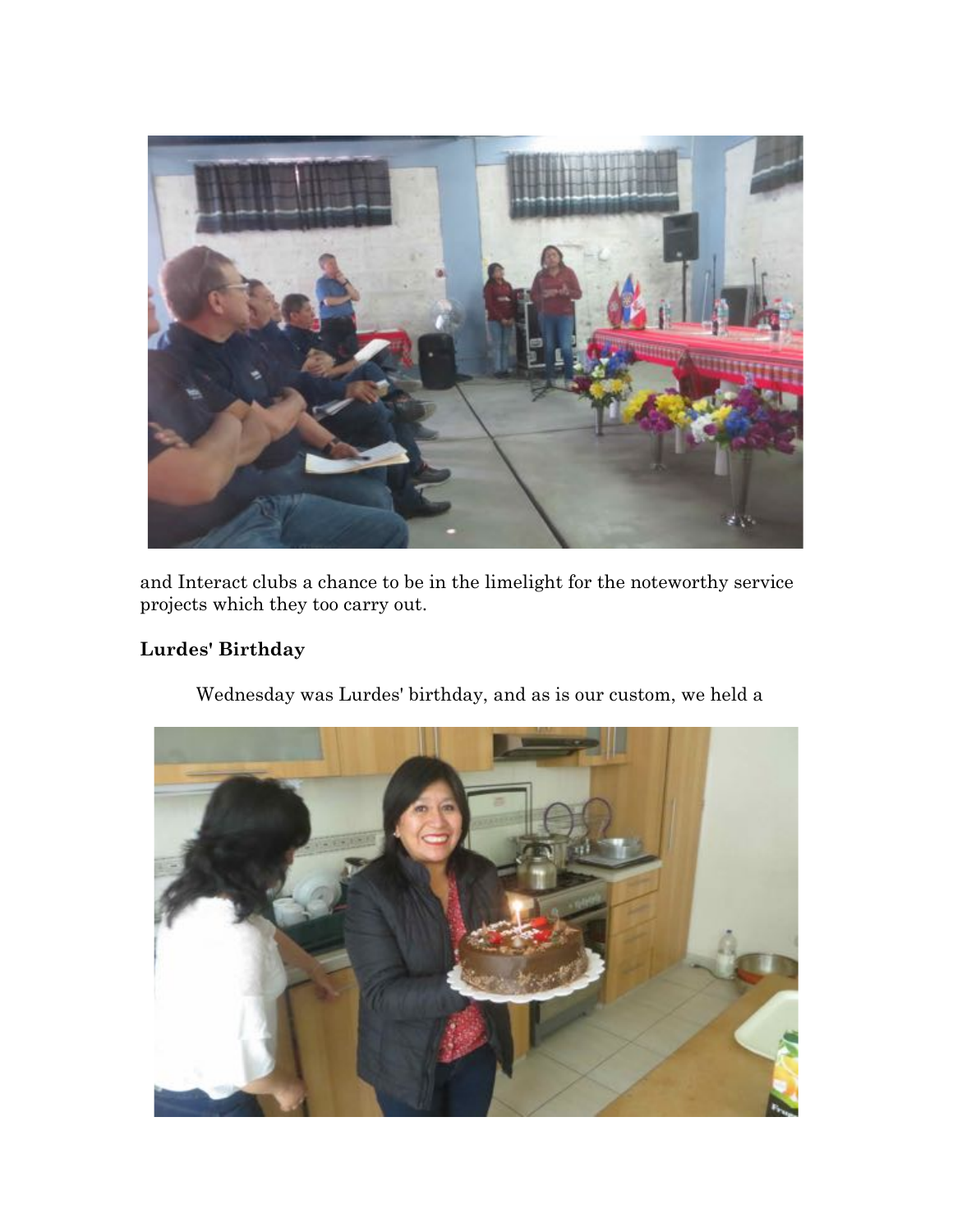"compartir" (get-together to share) in her honor. This is but one of an endless



series of opportunities to eat cake down here, but don't tell my doctors I said that. ("What, sweets? Never touch the stuff!")

#### **Señora Isabel Cueva**

Those who have visited Alto Cayma will remember this now-faded mural which has graced the wall of one of Father Alex' buildings for some 15 odd years. The lady whose image graces the upper right-hand corner of the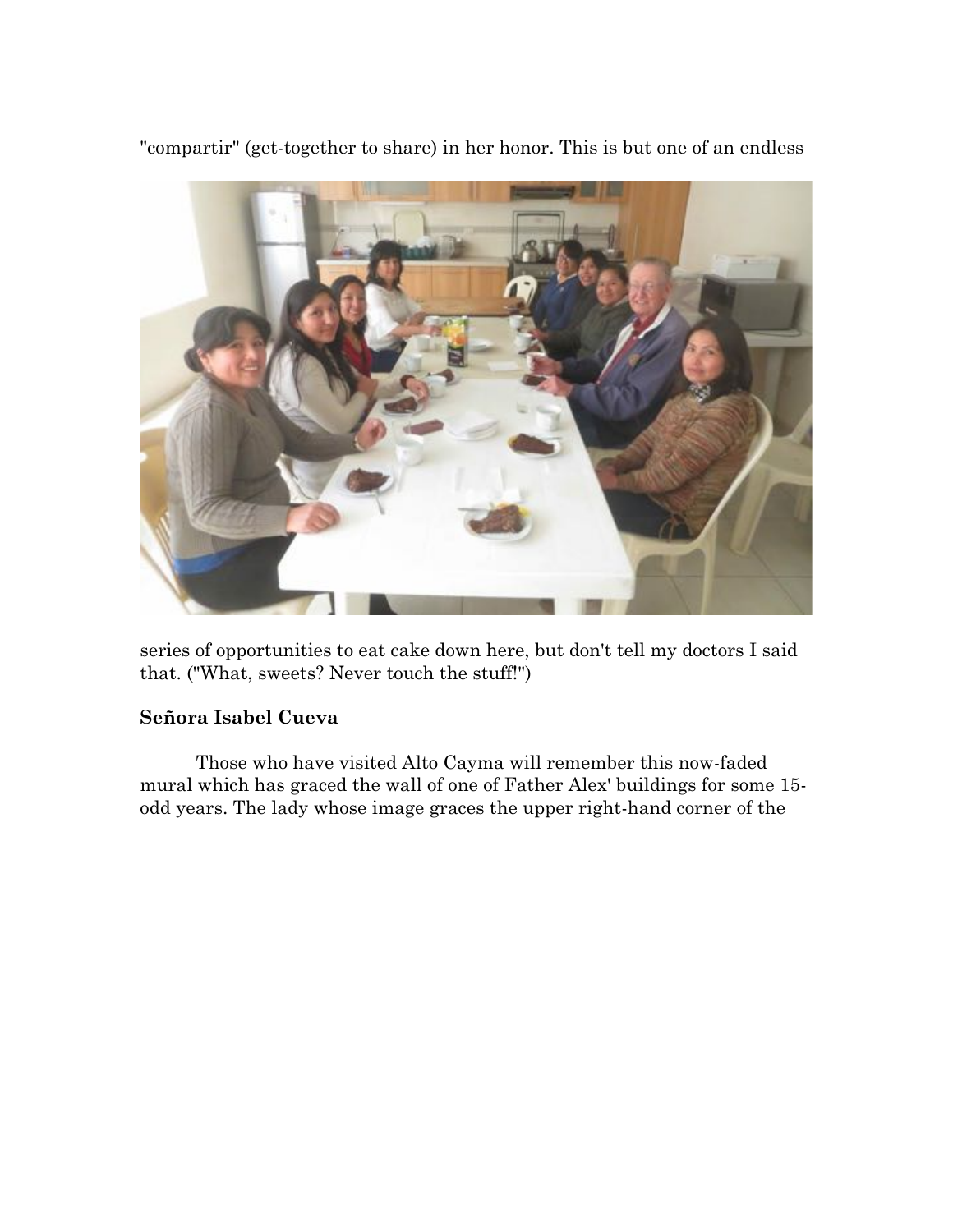

mural is Sra. Isabel Cueva. Isabel was one of the very first elderly people sponsored in our Acercándonos program, beginning back in November of 2004. I used her photo in many of my presentations to illustrate the need of



the elderly for food. Sra. Isabel passed away this week, at the age of 86, and since she had always been a person of special interest to Father Alex, he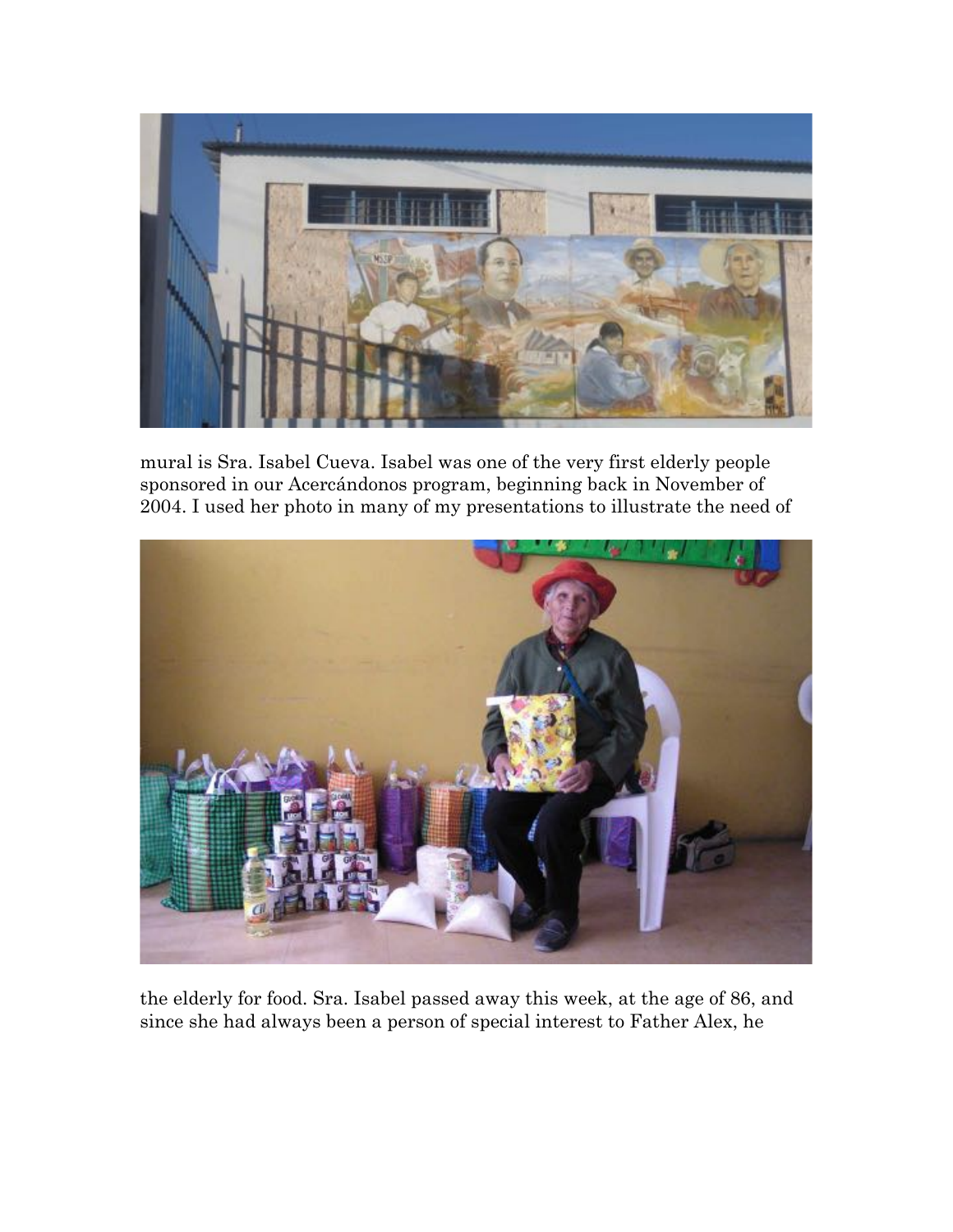

presided at her funeral mass. Her passing, in a way, marks the end of an era.

#### **English Class in Mujeres con Esperanza**

John took a visitor to Lake Titicaca on Thursday and Friday, and the person who had promised to take his English class for him on Thursday had something come up and couldn't do it, so after teasing Briza right up until the last minute, making her think she was going to have to somehow do it herself, I showed up just in time to take the class. As you can see in this

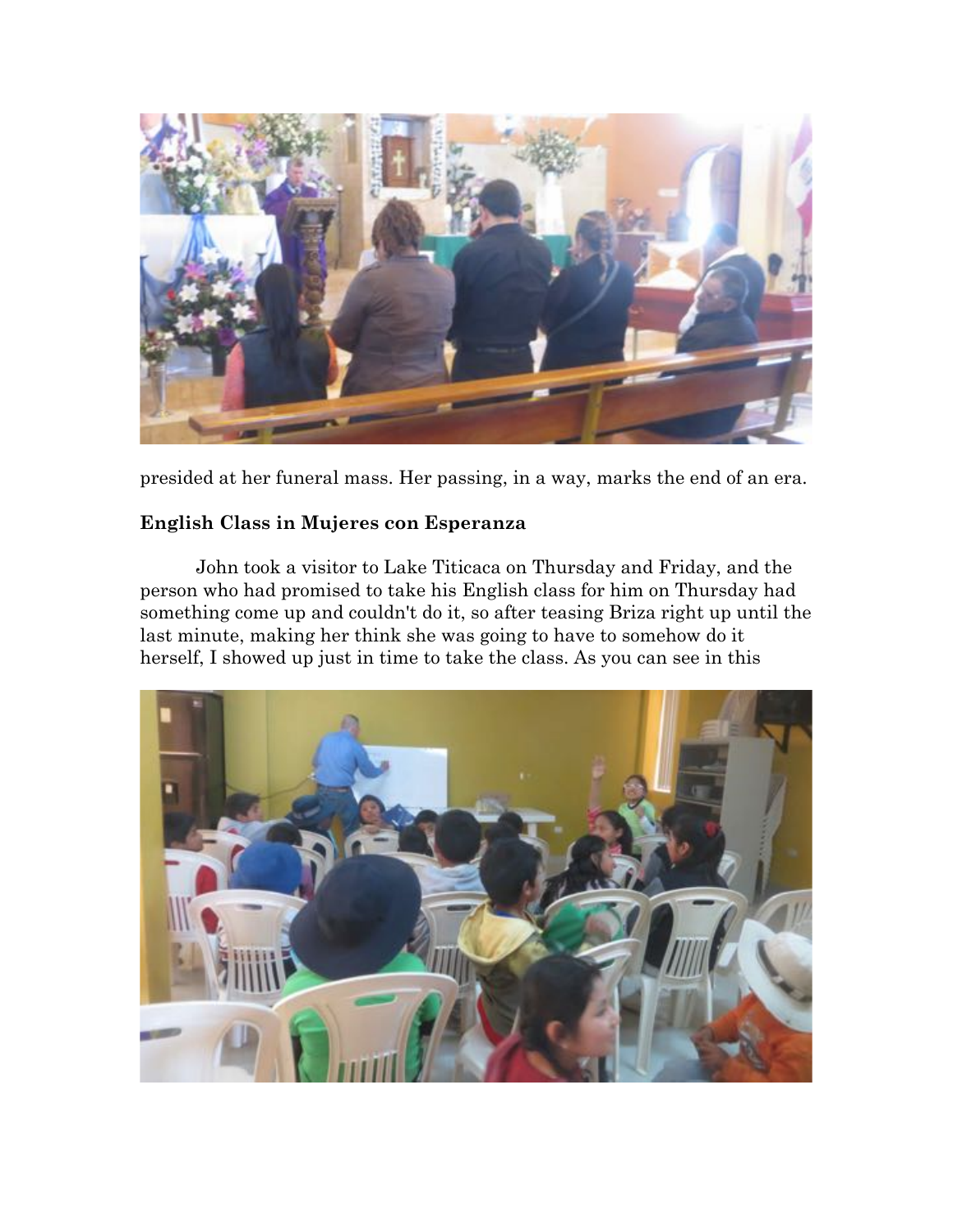photo, the students paid rapt attention to my instruction. You might even say I had them in the palm of my hand.

#### **Kaizen Consulting Group**

On Friday, Victor, Briza, Lidia and I went to Kaizen to receive their report of a work climate study they had done of our Association. The results



were very positive, probably due to the inspiring nature of our work. Rather than being sanguine about these results, we prefer to continue focusing on those areas where we know we can do even better.

#### **André's Visit**

On Friday afternoon, I was visited by a ghost from the past. André, a young man we had helped through medical school came to see me. He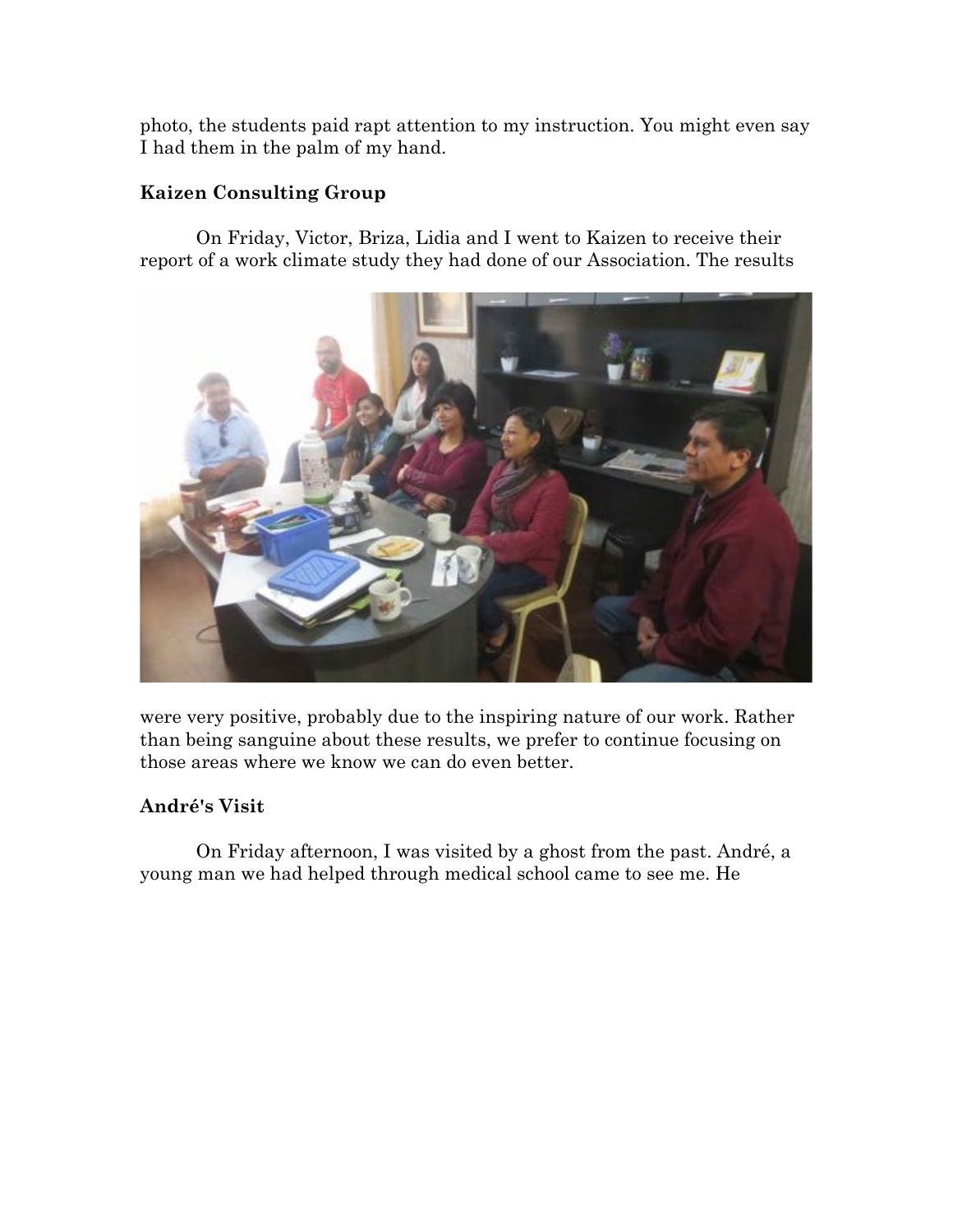

finished medical school in 2013, did his mandatory year of national service, and then did a residency in oncology. He was profoundly grateful for the support our program had given him, which was the only way he ever would have been able to finish medical school in any reasonable length of time.

### **Salir Adelante Meeting**

Saturday was the monthly meeting of the students in the Salir Adelante program, and this time they chose to devote the morning to sporting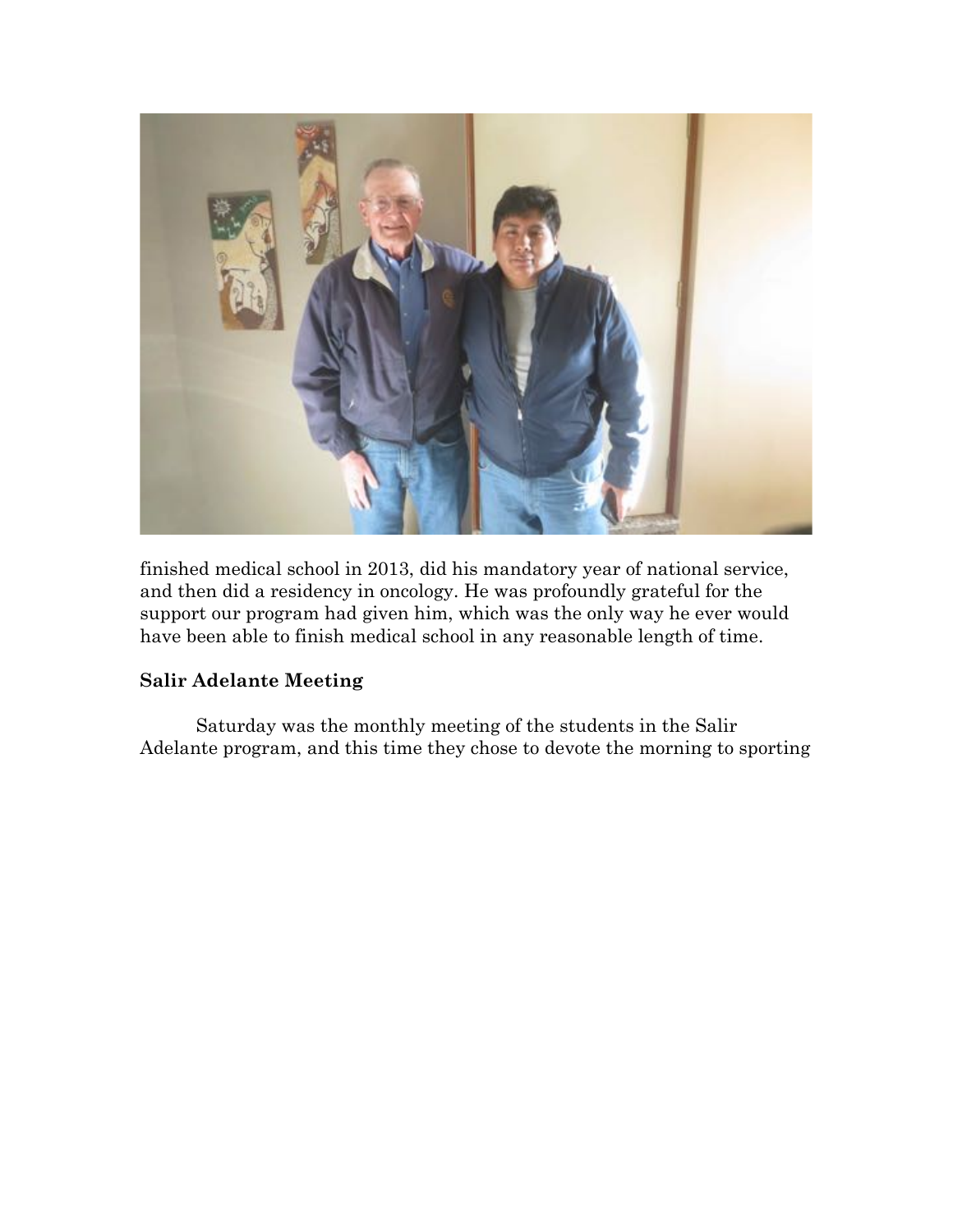

activities in the recreational complex across the street from our building. When this group gets together now, it's a bigger and bigger crowd each time.



#### **Acercándonos Birthday Party**

Saturday afternoon was the monthly birthday party for the children and elderly of the Acercándonos program. The crowd at these affairs gets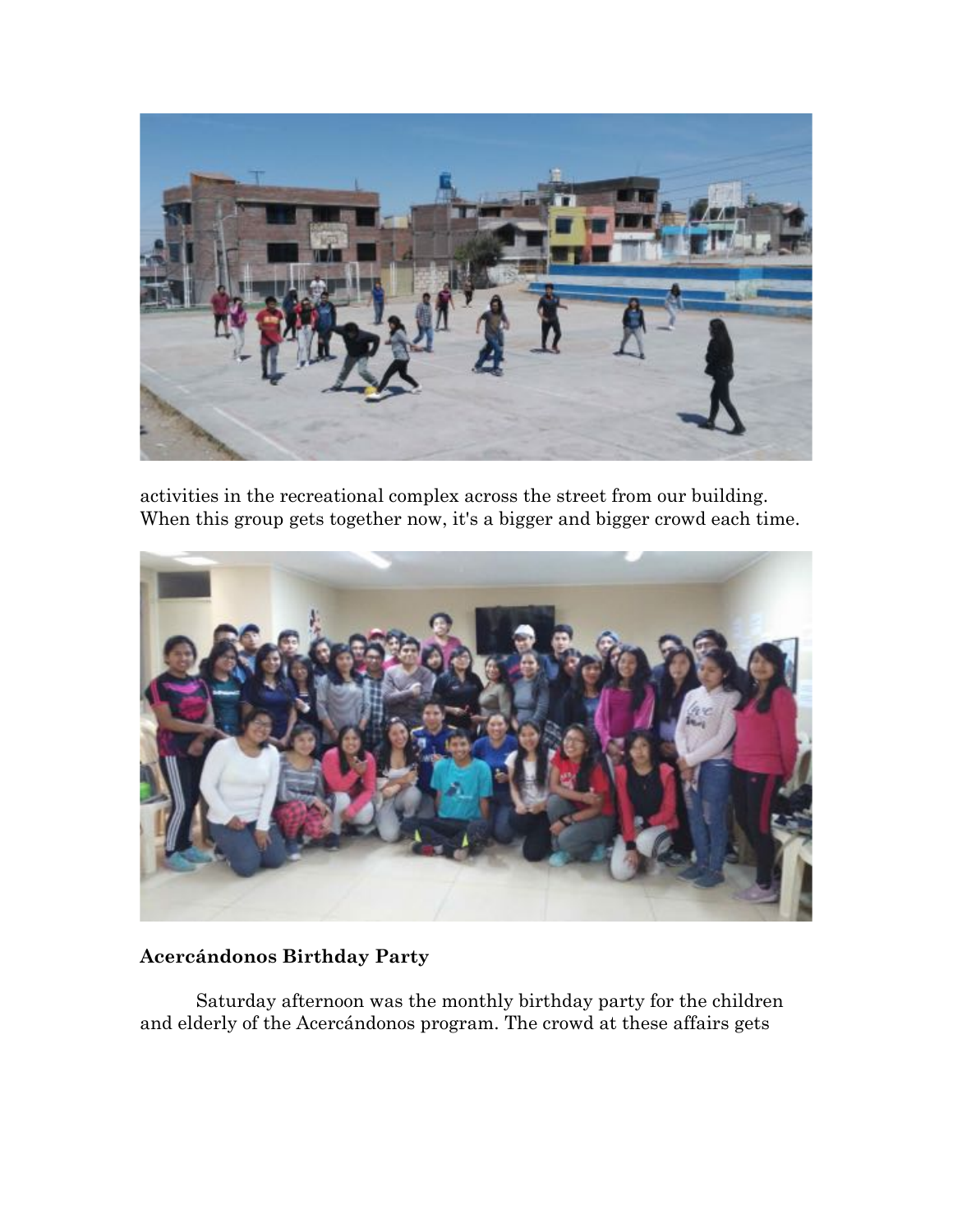

pretty big sometimes too. In danger of getting lost in the shuffle were these two twin girls, who are just now turning two years of age and are as



cute as can be.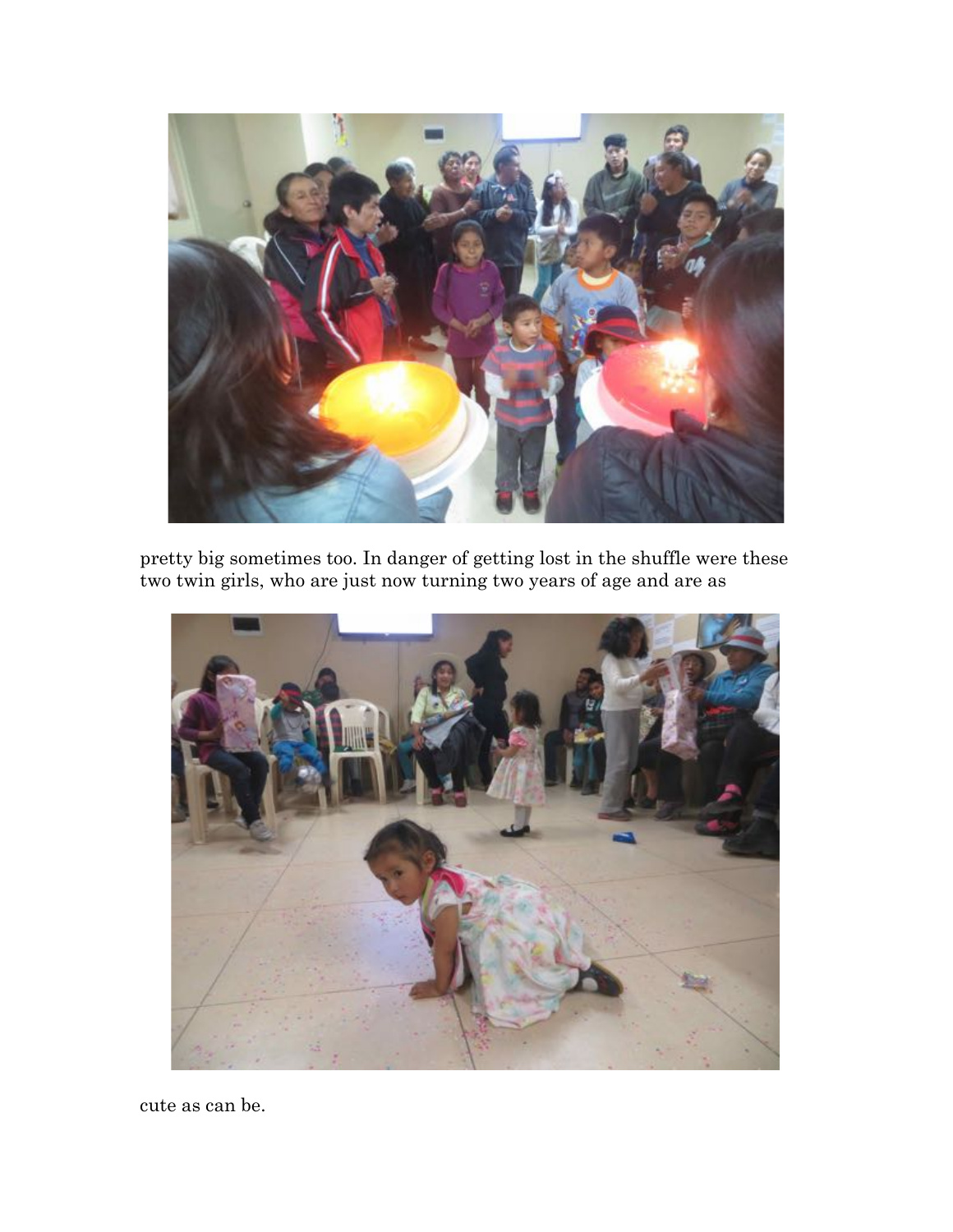#### **Construction in Mujeres con Esperanza,**

The construction project in Mujeres con Esperanza is gaining momentum, with a half dozen or so workmen on the site every day. We're starting with the security wall around that portion of our property which



doesn't have anything constructed on it yet. Bathrooms will be constructed in the corner where the workman dressed in orange is standing in the photo,